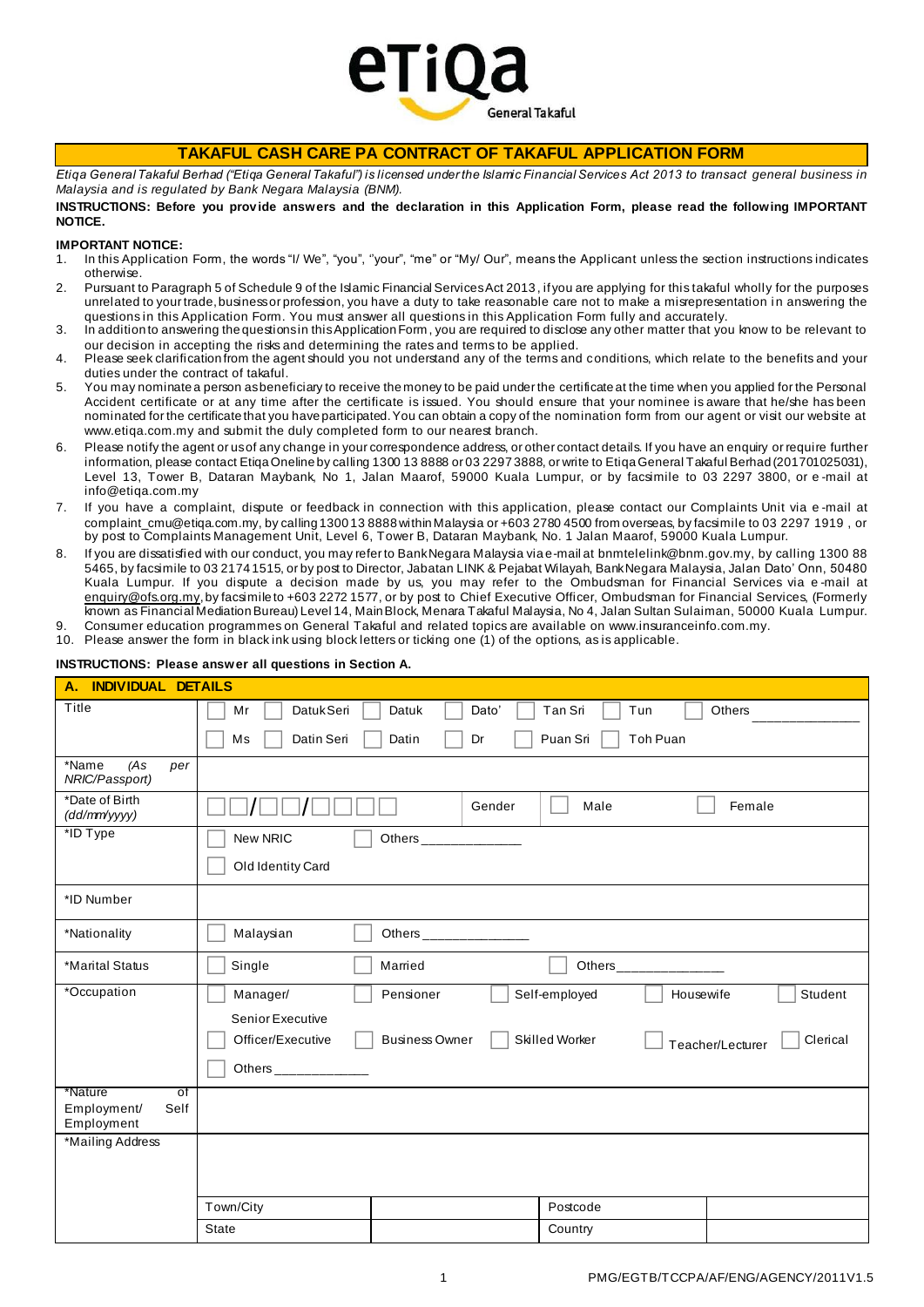| *Telephone Numbers | Mobile | House | Office |  |
|--------------------|--------|-------|--------|--|
| Email Address      |        |       |        |  |

\*Mandatory fields to be completed

| <b>TAKAFUL RISK DETAILS</b><br>В.                     |                                                             | <b>INSTRUCTIONS: Please provide risk details in Section B.</b>                                                                                                                                                                                                                            |                                                      |                     |  |  |  |  |  |
|-------------------------------------------------------|-------------------------------------------------------------|-------------------------------------------------------------------------------------------------------------------------------------------------------------------------------------------------------------------------------------------------------------------------------------------|------------------------------------------------------|---------------------|--|--|--|--|--|
|                                                       |                                                             |                                                                                                                                                                                                                                                                                           |                                                      |                     |  |  |  |  |  |
| 1. Period of Takaful)<br>(dd/mm/yyyy)                 | From                                                        | To                                                                                                                                                                                                                                                                                        |                                                      |                     |  |  |  |  |  |
| 2. Vehicle Details                                    | Vehicle Number                                              |                                                                                                                                                                                                                                                                                           |                                                      |                     |  |  |  |  |  |
|                                                       | Make & Model                                                |                                                                                                                                                                                                                                                                                           |                                                      |                     |  |  |  |  |  |
|                                                       | Year Make                                                   |                                                                                                                                                                                                                                                                                           |                                                      |                     |  |  |  |  |  |
| 3. Type of Plan &<br><b>Contribution Details</b>      | Bronze: RM121.00                                            | Gold: RM201.00<br>Silver: RM158.00                                                                                                                                                                                                                                                        | Platinum:RM279.00                                    | Diamond: RM358.00   |  |  |  |  |  |
|                                                       |                                                             |                                                                                                                                                                                                                                                                                           | Stamp Duty (RM)                                      |                     |  |  |  |  |  |
|                                                       |                                                             |                                                                                                                                                                                                                                                                                           | Total Contribution including SST and Stamp Duty (RM) |                     |  |  |  |  |  |
|                                                       |                                                             |                                                                                                                                                                                                                                                                                           | Total Payable (RM)                                   |                     |  |  |  |  |  |
| <b>NOMINATION</b><br>C.                               |                                                             |                                                                                                                                                                                                                                                                                           |                                                      |                     |  |  |  |  |  |
|                                                       | person to receive policy moneys payable upon his death.     | Under Schedule 10 of the Islamic Financial Services Act 2013, a covered person who has attained the age of 16 years may nominate a natural                                                                                                                                                |                                                      |                     |  |  |  |  |  |
| Do you wish to make a nomination?                     |                                                             |                                                                                                                                                                                                                                                                                           |                                                      |                     |  |  |  |  |  |
| <b>No</b><br>Yes                                      |                                                             |                                                                                                                                                                                                                                                                                           |                                                      |                     |  |  |  |  |  |
| If Yes, please complete the Nomination Form.          |                                                             |                                                                                                                                                                                                                                                                                           |                                                      |                     |  |  |  |  |  |
|                                                       |                                                             | INSTRUCTIONS: Please provide us with your bank account details, for the purpose of crediting refund contribution or claims, if any.                                                                                                                                                       |                                                      |                     |  |  |  |  |  |
| <b>D. BANK ACCOUNT DETAILS</b>                        |                                                             |                                                                                                                                                                                                                                                                                           |                                                      |                     |  |  |  |  |  |
| Account Type                                          | Saving                                                      | Current                                                                                                                                                                                                                                                                                   |                                                      |                     |  |  |  |  |  |
| <b>Bank Name</b>                                      |                                                             |                                                                                                                                                                                                                                                                                           |                                                      |                     |  |  |  |  |  |
| Account Holder Name                                   |                                                             |                                                                                                                                                                                                                                                                                           |                                                      |                     |  |  |  |  |  |
| <b>Account Number</b>                                 |                                                             |                                                                                                                                                                                                                                                                                           |                                                      |                     |  |  |  |  |  |
|                                                       |                                                             | INSTRUCTIONS: Please provide us your credit card or cheque details for payment of contribution. Please only select one (1) option.                                                                                                                                                        |                                                      |                     |  |  |  |  |  |
| <b>PAYMENT METHOD</b><br>Е.                           |                                                             |                                                                                                                                                                                                                                                                                           |                                                      |                     |  |  |  |  |  |
|                                                       |                                                             |                                                                                                                                                                                                                                                                                           |                                                      |                     |  |  |  |  |  |
| I wish to pay my contribution RM ____________________ |                                                             |                                                                                                                                                                                                                                                                                           |                                                      |                     |  |  |  |  |  |
| By:<br>Cash                                           |                                                             | Payment date                                                                                                                                                                                                                                                                              |                                                      |                     |  |  |  |  |  |
|                                                       |                                                             |                                                                                                                                                                                                                                                                                           |                                                      |                     |  |  |  |  |  |
|                                                       |                                                             | Cheque (Please cross the cheque and made payable to 'Etiqa General Takaful Berhad')                                                                                                                                                                                                       |                                                      |                     |  |  |  |  |  |
|                                                       | <b>Bank</b>                                                 | <b>Cheque Number</b>                                                                                                                                                                                                                                                                      | <b>Cheque Date</b>                                   | Amount (RM)         |  |  |  |  |  |
|                                                       |                                                             |                                                                                                                                                                                                                                                                                           |                                                      |                     |  |  |  |  |  |
| <b>Credit Card</b>                                    | Cardholder's Name                                           |                                                                                                                                                                                                                                                                                           |                                                      | Visa<br>Master Card |  |  |  |  |  |
| <b>Credit Card Number</b>                             |                                                             |                                                                                                                                                                                                                                                                                           |                                                      |                     |  |  |  |  |  |
|                                                       |                                                             |                                                                                                                                                                                                                                                                                           | Credit Card Expiry Date                              | (mm/vy)             |  |  |  |  |  |
|                                                       |                                                             | INSTRUCTIONS. Please confirm your agreement to the following declarations by signing below. All declarations are mandatory except                                                                                                                                                         |                                                      |                     |  |  |  |  |  |
|                                                       |                                                             | item 11 below where you must select the option to agree (Yes) or disagree (No).                                                                                                                                                                                                           |                                                      |                     |  |  |  |  |  |
| <b>DECLARATIONS</b><br>Е.                             |                                                             |                                                                                                                                                                                                                                                                                           |                                                      |                     |  |  |  |  |  |
| 1.                                                    |                                                             | I/We have read and understand the contents of this application, including all notices therein.                                                                                                                                                                                            |                                                      |                     |  |  |  |  |  |
| 2.                                                    |                                                             | I/We understand and agree that the contract of takaful that I have applied for shall only take effect on the date the contract of takaful has<br>been issued by Etiqa General Takaful. I/We understand that the contract of takaful will only be issued following the assessment by Etiqa |                                                      |                     |  |  |  |  |  |
|                                                       |                                                             | General Takaful, and provided that the full contribution has been received by Etiqa General Takaful. I/ We understand that if the initial                                                                                                                                                 |                                                      |                     |  |  |  |  |  |
| 3.                                                    |                                                             | contribution is paid by cheque, the contract of takaful will only take effect once the cheque has been cleared.<br>I/We understand that failure to take reasonable care in answering the questions may result in avoidance of my contract of takaful, refusal                             |                                                      |                     |  |  |  |  |  |
| 4.                                                    |                                                             | or reduction of my claim(s), change of terms or termination of my contract of takaful.<br>I/We understand that the above duty of disclosure shall continue until the time my contract of takaful is entered into, varied or renewed with                                                  |                                                      |                     |  |  |  |  |  |
| Etiga General Takaful.<br>5.                          |                                                             | I/We understand that I/We have a duty to tell Etiga General Takaful immediately after this contract of takaful has been entered into, varied                                                                                                                                              |                                                      |                     |  |  |  |  |  |
|                                                       |                                                             | or renewed, whether any of the information given in this application is inaccurate or has changed.                                                                                                                                                                                        |                                                      |                     |  |  |  |  |  |
| 6.<br>7.                                              | would affect the risk profile during the period of takaful. | I/We agree to notify Etiqa General Takaful of any change in my occupation and personal pursuits (example hobbies, sport activities) which<br>I/We confirm that the agent hasfully explained the terms and conditions of the contract of takaful in a language that I/We understand and    |                                                      |                     |  |  |  |  |  |